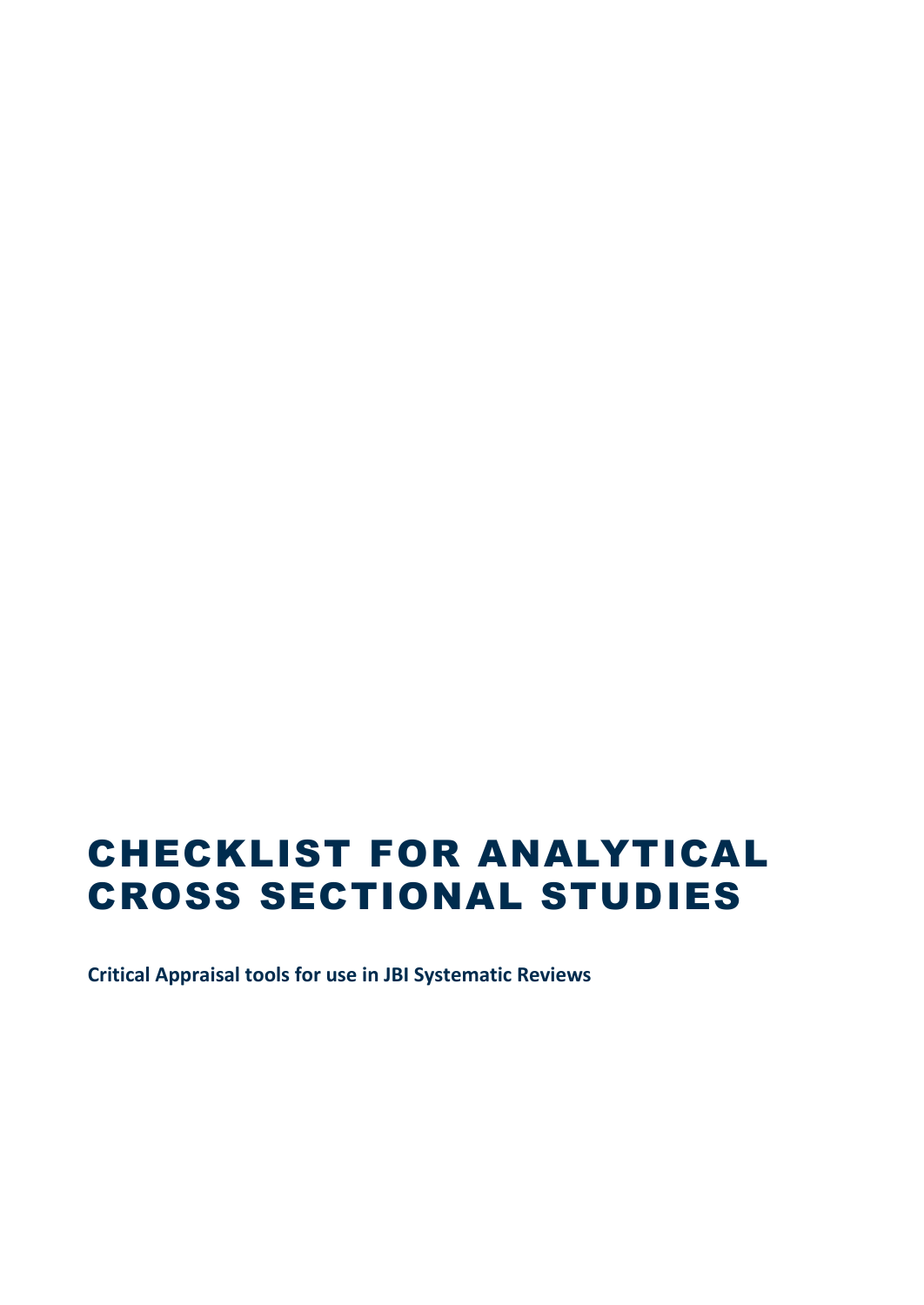### **INTRODUCTION**

JBI is an JBI is an international research organisation based in the Faculty of Health and Medical Sciences at the University of Adelaide, South Australia. JBI develops and delivers unique evidence-based information, software, education and training designed to improve healthcare practice and health outcomes. With over 70 Collaborating Entities, servicing over 90 countries, JBI is a recognised global leader in evidence-based healthcare.

#### **JBI Systematic Reviews**

The core of evidence synthesis is the systematic review of literature of a particular intervention, condition or issue. The systematic review is essentially an analysis of the available literature (that is, evidence) and a judgment of the effectiveness or otherwise of a practice, involving a series of complex steps. JBI takes a particular view on what counts as evidence and the methods utilised to synthesise those different types of evidence. In line with this broader view of evidence, JBI has developed theories, methodologies and rigorous processes for the critical appraisal and synthesis of these diverse forms of evidence in order to aid in clinical decision-making in healthcare. There now exists JBI guidance for conducting reviews of effectiveness research, qualitative research, prevalence/incidence, etiology/risk, economic evaluations, text/opinion, diagnostic test accuracy, mixed-methods, umbrella reviews and scoping reviews. Further information regarding JBI systematic reviews can be found in th[e JBI Evidence Synthesis Manual.](https://wiki.jbi.global/display/MANUAL)

#### **JBI Critical Appraisal Tools**

All systematic reviews incorporate a process of critique or appraisal of the research evidence. The purpose of this appraisal is to assess the methodological quality of a study and to determine the extent to which a study has addressed the possibility of bias in its design, conduct and analysis. All papers selected for inclusion in the systematic review (that is – those that meet the inclusion criteria described in the protocol) need to be subjected to rigorous appraisal by two critical appraisers. The results of this appraisal can then be used to inform synthesis and interpretation of the results of the study. JBI Critical appraisal tools have been developed by the JBI and collaborators and approved by the JBI Scientific Committee following extensive peer review. Although designed for use in systematic reviews, JBI critical appraisal tools can also be used when creating Critically Appraised Topics (CAT), in journal clubs and as an educational tool.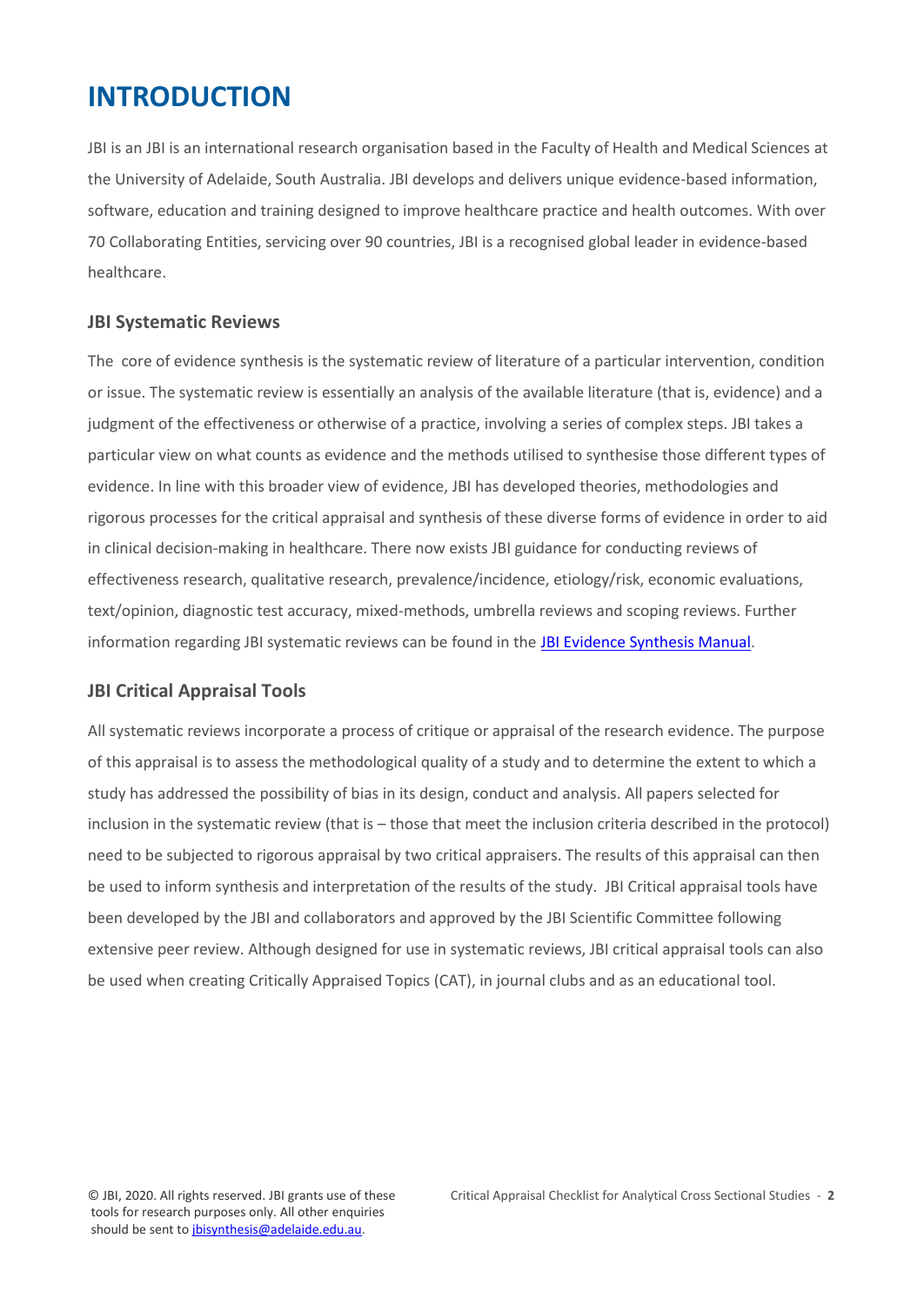## **JBI CRITICAL APPRAISAL CHECKLIST FOR ANALYTICAL CROSS SECTIONAL STUDIES**

|    |                                                                                                                   | Yes | <b>No</b> | Unclear | Not<br>applicable |
|----|-------------------------------------------------------------------------------------------------------------------|-----|-----------|---------|-------------------|
|    | 1. Were the criteria for inclusion in the sample clearly<br>defined?                                              |     |           |         |                   |
|    | 2. Were the study subjects and the setting described in<br>detail?                                                |     |           |         |                   |
| 3. | Was the exposure measured in a valid and reliable<br>way?                                                         |     |           |         |                   |
|    | 4. Were objective, standard criteria used for<br>measurement of the condition?                                    |     |           |         |                   |
|    | 5. Were confounding factors identified?                                                                           |     |           |         |                   |
| 6. | Were strategies to deal with confounding factors<br>stated?                                                       |     |           |         |                   |
|    | 7. Were the outcomes measured in a valid and reliable<br>way?                                                     |     |           |         |                   |
| 8. | Was appropriate statistical analysis used?                                                                        |     |           |         |                   |
|    | Exclude<br>Seek further info $\Box$<br>Include<br>Overall appraisal:<br>Comments (Including reason for exclusion) |     |           |         |                   |
|    |                                                                                                                   |     |           |         |                   |

tools for research purposes only. All other enquiries should be sent to [jbisynthesis@adelaide.edu.au.](mailto:jbisynthesis@adelaide.edu.au)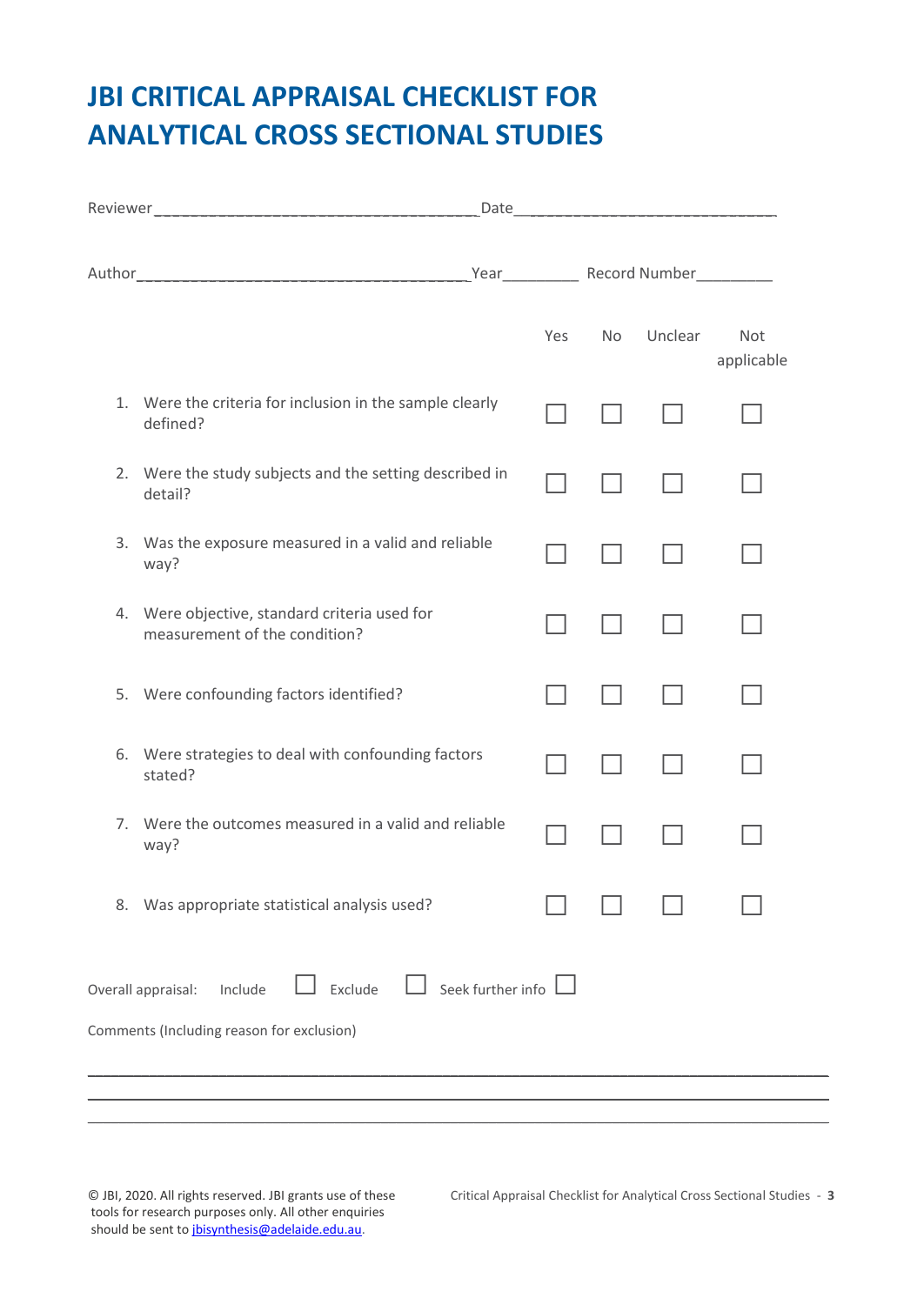## **EXPLANATION OF ANALYTICAL CROSS SECTIONAL STUDIES CRITICAL APPRAISAL**

*How to cite:* Moola S, Munn Z, Tufanaru C, Aromataris E, Sears K, Sfetcu R, Currie M, Qureshi R, Mattis P, Lisy K, Mu P-F. Chapter 7: Systematic reviews of etiology and risk . In: Aromataris E, Munn Z (Editors)*. JBI Manual for Evidence Synthesis.* JBI, 2020. Available from [https://synthesismanual.jbi.global](https://synthesismanual.jbi.global/)

#### **Analytical cross sectional studies Critical Appraisal Tool**

Answers: Yes, No, Unclear or Not/Applicable

#### **1. Were the criteria for inclusion in the sample clearly defined?**

The authors should provide clear inclusion and exclusion criteria that they developed prior to recruitment of the study participants. The inclusion/exclusion criteria should be specified (e.g., risk, stage of disease progression) with sufficient detail and all the necessary information critical to the study.

#### **2. Were the study subjects and the setting described in detail?**

The study sample should be described in sufficient detail so that other researchers can determine if it is comparable to the population of interest to them. The authors should provide a clear description of the population from which the study participants were selected or recruited, including demographics, location, and time period.

#### **3. Was the exposure measured in a valid and reliable way?**

The study should clearly describe the method of measurement of exposure. Assessing validity requires that a 'gold standard' is available to which the measure can be compared. The validity of exposure measurement usually relates to whether a current measure is appropriate or whether a measure of past exposure is needed.

Reliability refers to the processes included in an epidemiological study to check repeatability of measurements of the exposures. These usually include intra-observer reliability and inter-observer reliability.

#### **4. Were objective, standard criteria used for measurement of the condition?**

It is useful to determine if patients were included in the study based on either a specified diagnosis or definition. This is more likely to decrease the risk of bias. Characteristics are another useful approach to matching groups, and studies that did not use specified diagnostic methods or definitions should provide evidence on matching by key characteristics

#### **5. Were confounding factors identified?**

Confounding has occurred where the estimated intervention exposure effect is biased by the presence of some difference between the comparison groups (apart from the exposure investigated/of interest). Typical confounders include baseline characteristics, prognostic factors, or concomitant exposures (e.g. smoking). A confounder is a difference between the comparison groups and it influences the direction of the study results. A high quality study at the level of cohort design will identify the potential confounders and measure them (where possible). This is difficult for studies where behavioral, attitudinal or lifestyle factors may impact on the results.

#### **6. Were strategies to deal with confounding factors stated?**

Strategies to deal with effects of confounding factors may be dealt within the study design or in data analysis. By matching or stratifying sampling of participants, effects of confounding factors can be adjusted for. When dealing with adjustment in data analysis, assess the statistics used in the study. Most will be some form of multivariate regression analysis to account for the confounding factors measured.